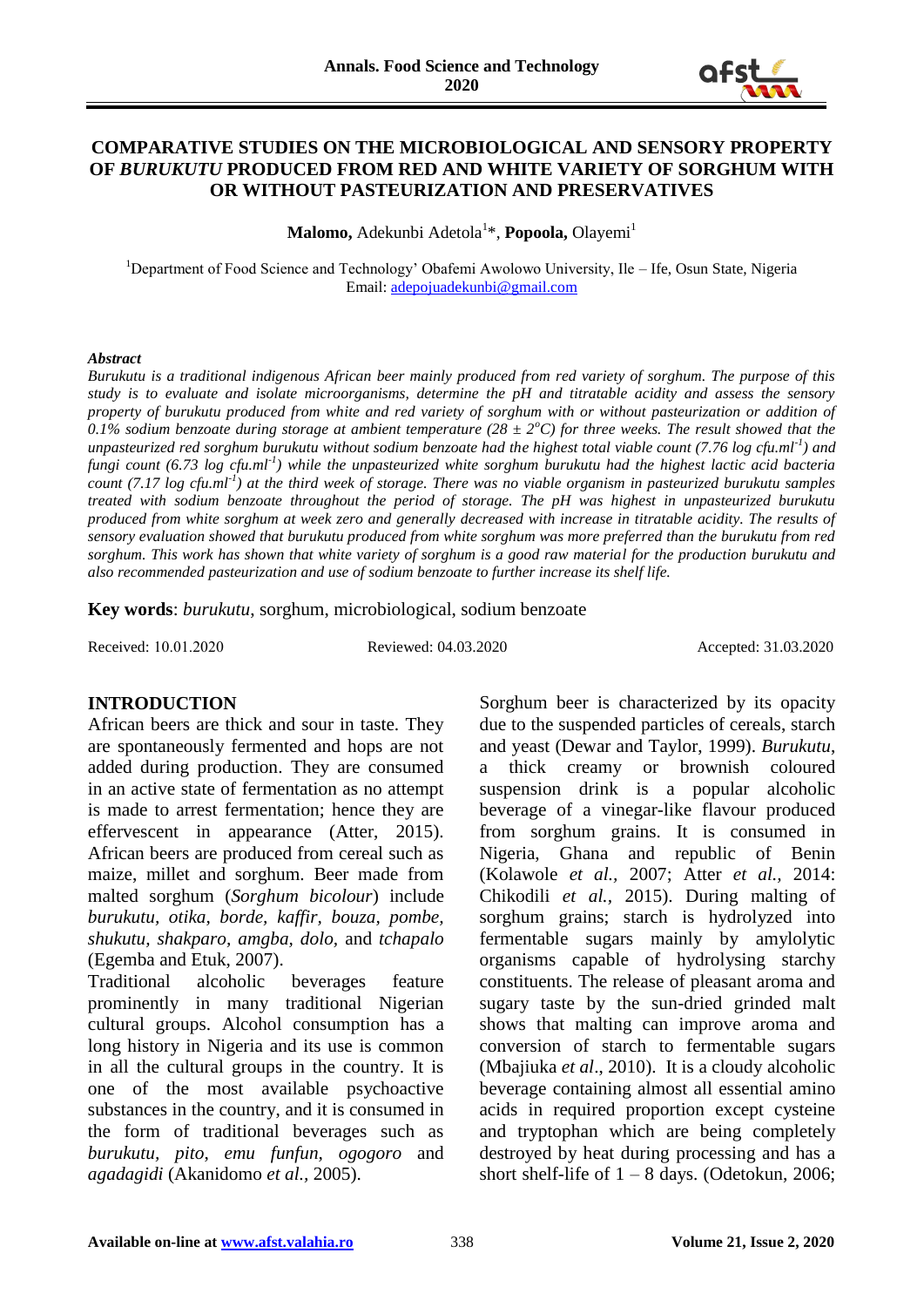

Eze *et al.,* 2011; Chikodili *et al.,* 2015). The major challenges in traditional production of *burukutu* includes non-availability of potable water, unhygienic processing area and utensils which could be potential vehicle for the spread and contamination pathogenic (Olaniyi et al., 2018). This research was carried out to advance the knowledge of the utilization of white sorghum in the production of *burukutu,*  identify microorganisms associated with the products and extend the shelf life of the products.

# **MATERIALS AND METHODS**

#### **Procurement of raw material**

White and red sorghum were obtained from Ife market, Osun state, Nigeria and all the chemicals used are of analytical grade.

#### **Production of** *burukutu*

*Burukutu* was produced using modified method described by Egemba and Etuk (2007). Each sorghum grain (white sorghum and red) was cleaned, weighed, washed, steeped in water for

12 h at room temperature  $(28\pm2)$  <sup>o</sup>C, washed and drained. The grains were thinly spread in a malting chamber with intermittent watering and turning over at regular intervals for germination. The grains were kilned at  $60^{\circ}$ C for 24 h in Gallenkamp hot air oven and milled into flour using a plate disc mill and sieved. The milled malt was mixed with water, and allowed to settle for 30 min, the clear enzymatic supernatant was decanted and the remaining mash was boiled in a water bath at

 $100^{\circ}$ C for 30 min. The mixture was cooled to

 $60^{\circ}$ C, the clear enzymatic supernatant was added; filtered through a sieve and rinsed with water to allow complete extraction from grist. The products were left to ferment for 2 days, and thereafter boiled to stop active fermentation, followed by maturation for 2 days.

*Burukutu* produced from each sorghum variety was divided into four portions. The first portion was not pasteurized, the second was not pasteurized and sodium benzoate was added, the third portion was pasteurized and the fourth was pasteurized and treated with sodium benzoate. Samples were stored in sterile bottles at ambient temperature  $(28 \pm 2^{0}C)$  for three weeks.

### **Microbiological analysis**

*Burukutu* samples were subjected to microbiological analysis on a weekly interval using pour plate method. Each sample (1 mL) was weighed into stomacher bag and homogenized with 9 mL of sterile peptone water. The resulting mixture was serially diluted and 1.0 mL of appropriate dilution was dispensed into Petri dish. Nutrient Agar (NA) was used for enumeration of total viable count, de Man Rogosa and Sharpe (MRS)

Agar for Lactic acid bacteria count and Potato Dextrose Agar (PDA) for fungi count (Harrigan, 1998). Plates were incubated for total viable count at  $35^{\circ}$ C for 24 h, lactic acid bacteria count at 35<sup>o</sup>C for 72 h, fungi count at

 $25^{\circ}$ C for 3 to 5 days (Harrigan, 1998). Following incubation, the colonies on each plate were counted using a Gallenkamp colony counter and pure isolates of the representative colonies were obtained by streaking on media of their primary isolation, incubated appropriately and kept in agar slant under refrigeration condition.

# **Identification of bacteria isolates**

Biochemical test for identification of bacterial isolates was carried out following the scheme of Harrigan (1998) and Woods and Holzapfel (1995). These tests were catalase test, oxidase test, sugar fermentation test (glucose, fructose, lactose, sucrose, maltose, silicon, arabinose, trehalose and galactose), production of carbon dioxide from glucose, nitrate reduction, indole production, methyl red test**,** production of ammonia from peptone, production of ammonia from arginine, Voges-Proskauer test and production of hydrogen supplied.

# **Identification of fungi isolate**

Yeast isolates were identified using colony characteristics (size, colour, elevation, shape, texture, margin, and surface type). Cell shape, size, type of budding and cell aggregation were determined by microscopy (Leica DM500 Model 13613210), and the ability of isolates to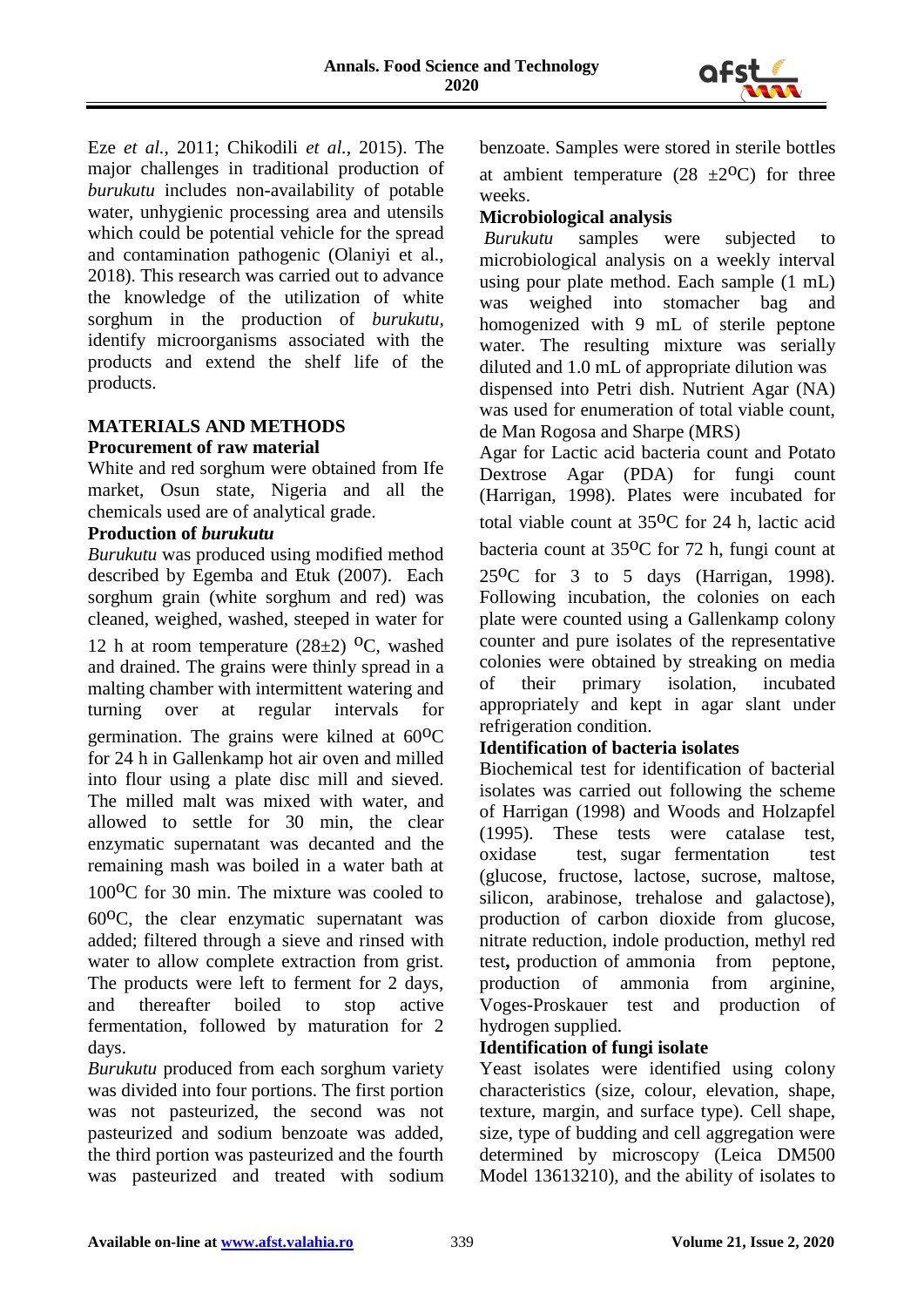

assimilate various carbon sources and nitrate were assessed (Beech *et al.,* 1968; Barnett *et al.,* 2000). Mould isolates were identified based on morphological characteristics such as the colour of growth on agar, colour of mycelium and texture. As well as microscopic (Leica DM500 13613210) features such as hyphae (septate or non-septate), characteristics of spore head (size, shape and arrangement), mode of reproduction and presence of special structure such as foot cell or rhizoids were also employed (Harrigan, 1998). Mould isolate was identified based on morphological characteristics such as the colour of growth on agar, colour of mycelium and texture; as well as microscopic (Leica DM500 13613210) features such as hyphae (septate or nonseptate), characteristics of spore head (size, shape and arrangement), mode of reproduction and presence of special structure.

# **Determination of pH**

The digital pH meter (Philips model PHS-3C) was calibrated in standard buffer solutions of pH 4 and pH 7. Each sample (10 ml) was measured into a conical flask and the pH reading was taken in triplicate and the average was calculated (AOAC, 2005).

# **Determination of titratable acidity**

Titratable acidity was determined by measuring 10 mL aliquot portion of each *burukutu* sample into 250 mL Erlenmeyer flask, 10 mL of distilled water and 3 drops of phenolphthalein indicator were added and titrated against 0.1 M sodium hydroxide (NaOH) solution (AOAC, 2005).

% Lactic acid = 
$$
\frac{(Volume\ of\ acid) \times (0.1N\ NAOH) \times 0.09}{Volume\ of\ sample}
$$

# **Sensory evaluation**

The *burukutu* samples were differently coded and presented to twenty randomly selected Judges for evaluation of taste, colour, flavour and overall acceptability using a seven-point Hedonic scale, where 1 to 7 represented dislike extremely and like extremely, respectively (Montgomery, 2004).

# **Statistical analysis**

Data obtained from the microbial analyses and sensory evaluation was subjected to analysis of variance and means were separated using Duncan's Multiple Range Test at 95% confidence level.

#### **RESULTS AND DISCUSSION**

*Enumeration of microorganisms in burukutu during storage.* The total viable count (TVC) of *burukutu* during storage is shown in Table 1. The count generally increased during the period of storage and was lower in pasteurized  $burukutu$  samples  $(0 - 6.59 \log ctu.m<sup>-1</sup>)$  than unpasteurized  $(5.22 - 7.76 \log \text{cfu.ml}^{-1})$ samples. TVC was also lower in pasteurized samples than unpasteurized samples treated with 0.1% sodium benzoate. Addition of sodium benzoate further reduced the TVC of pasteurized *burukutu* during storage. There was no significant difference between UPRS (5.51 Log cfu.ml-1) and UPWS  $(5.62 \log \text{c} \text{fu} \cdot \text{m} \text{h}^{-1})$  at the beginning of storage but UPWS (7.30 log cfu.ml<sup>-1</sup>) had significant lower ( $p > 0.05$ ) count than UPRS  $(7.76 \text{ log } \text{c} \text{fu} \cdot \text{m} \text{m}^{-1})$  at the end of storage. PWS + SB (0- 6.18 log cfu.ml<sup>-1</sup>) had the lowest TCV from the beginning to the end of storage followed by PRS SB (0 - 6.30 log  $cfu.ml^{-1}$ ). ). Pasteurization destroyed the microorganisms at the beginning of storage but some were able to revitalize during storage. The presence of microorganisms in the pasteurized sample may be due to germination of spores or healing of microorganisms. Pasteurization was reported to be effective in eliminating all but the thermoduric microorganisms and occasionally some Gramnegative rods (Adepoju *et al.,* 2012).

The lactic acid bacteria count generally increased from week zero  $(0 - 5.70 \log \text{cfu.m}]$ <sup>1</sup>) to week two  $(4.30 - 8.25 \log \, \text{cft} \cdot \text{m} \text{m}^{-1})$  and decrease from week two to three  $(3.47 - 7.17)$  $log c$ fu.ml<sup>-1</sup>). Count was generally lower in pasteurized *burukutu* (0 – 7.43 log cfu.ml-1) than the unpasteurized  $(5.42 - 8.25 \text{ Log } \text{ctu.ml})$ <sup>1</sup>) and was lowest in PWS +SB  $(0 - 4.22$  Log cfu.ml<sup>-1</sup>). Pasteurization and addition of sodium benzoate significantly ( $p < 0.05$ ) reduced the lactic acid bacteria count of *burukutu*. In the food industry, sodium benzoate is used as a preservative in foods and beverages, as it is effective to inhibit the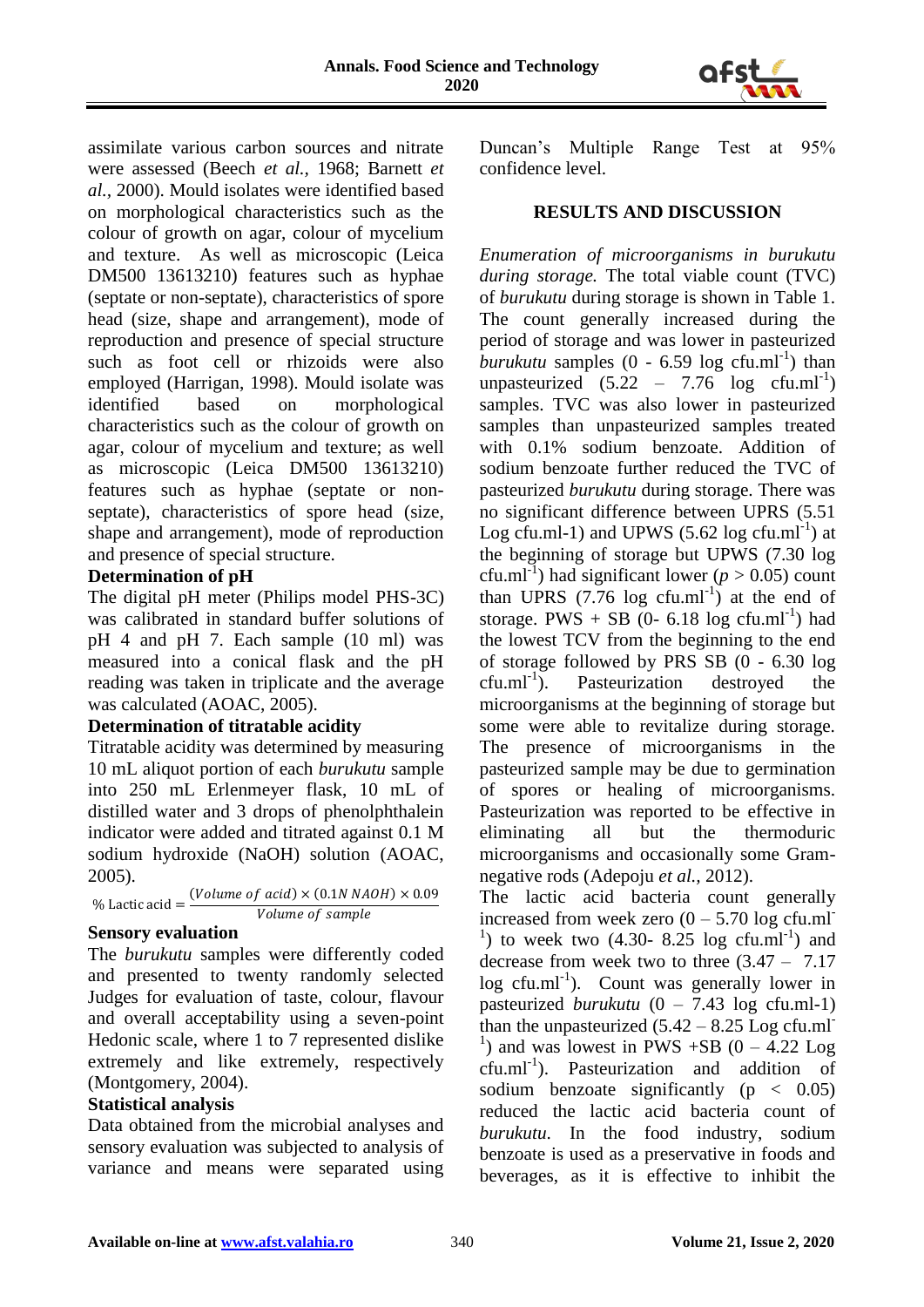

growth of fungi and bacteria during storage, besides providing easy application. It is indicated for the preservation of margarines, sauces, marmalades, gelatin, liqueurs, beers, fruit juices and soft drinks (Zhang and Ma, 2013; Linke *et al.*, 2018).

Mean values along the same column with different superscripts are significantly different ( $p \leq 0.05$ ) U: Unpasteurized; P: Pasteurized; W: White; R: Red; S: Sorghum; SB: Sodium benzoate

Fungi count was generally higher in unpasteurized *burukutu* than pasteurized *burukutu* and decreased with addition of 0.1 % sodium benzoate. UPWS (5.70 – 6.15 Log cfu.ml-1) had significantly lower ( $p > 0.05$ ) count than UPRS  $(6.49 - 6.73$  Log cfu.ml-1) at the beginning and the end of storage. There was no viable fungi in the pasteurized *burukutu* samples (PWS and PRS) at the beginning of storage but count increased to 3.65 Log cfu.ml-1 and 4.59 Log cfu.ml-1 respectively at the first week of storage. Count was also significantly lower ( $p > 0.05$ ) in PWS than PRS throughout the period of storage and no viable fungi was observed in PWS+SB and PRS+SB. Yeasts are common in several fermented foods and beverages produced in the tropical part of the world (Halm et *al.,* 1993; Akabanda et *al.*, 2010; Adepoju et *al.,* 2012). Sodium benzoate has been reported to be more effective against yeast than bacteria (Adam and moss, 1999; Jay *et al.,* 2005). Symbiotic relationships exist between yeasts and lactic acid bacteria during fermentation, the bacteria provide the provide the rapid acidic environment and the yeast provide essential metabolites such as pyruvates, vitamins and amino acids for the bacteria (Owuzu-Kwarteng and Akabanda, 2014; Malomo *et al.,* 2018).

### **Occurrence pattern of microorganisms in**  *burukutu*

Table 2 shows the occurrence pattern of microorganisms during storage of *burukutu. Lactobacillus acidophilus, Lactobacillus fermentum, lactobacillus mesenteroides, Bacillus subtilis, Saccaromyces cerevisiae, Candida utilis* and *Aspergillus niger* were present in the unpasteurized samples throughout the period of storage*. Lactobacillus acidophilus, Lactobacillus fermentum, lactobacillus mesenteroides, Saccharomyces cerevisiae* and *Bacillus subtilis* were present in the pasteurized samples and the unpasteurized sample treated with sodium benzoate. Only *Lactobacillus acidophilus and Lactobacillus fermentum* were present in the pasteurized samples treated with sodium benzoate. Lactic acid bacteria produces lactic acid which give fermented products the desired sour taste. In addition to this, various flavour compounds are formed and these are responsible for the specific taste of different products (Akabanda and Owuzu-Kwarteng, 2010; Adepoju *et al.,*  2012).

| Weeks                      | <b>UPWS</b>                  | $UPWS + SB$                  | <b>PWS</b>                    | $PWS + SB$                   | <b>UPRS</b>                   | $UPRS + SB$                  | <b>PRS</b>                   | $PRS + SB$                    |
|----------------------------|------------------------------|------------------------------|-------------------------------|------------------------------|-------------------------------|------------------------------|------------------------------|-------------------------------|
| <b>Total Viable Count</b>  |                              |                              |                               |                              |                               |                              |                              |                               |
| $\boldsymbol{0}$           | $5.51 \pm 0.04^{\rm a}$      | $4.47 \pm 0.07^{\circ}$      | Nil                           | Nil                          | $5.62 \pm 0.04^{\text{a}}$    | $5.22 \pm 0.10^b$            | Nil                          | Nil                           |
| 1                          | $6.46 \pm 0.06^{\text{a}}$   | $5.60 \pm 0.07$ <sup>C</sup> | $5.32 \pm 0.04$ <sup>d</sup>  | $5.08 \pm 0.08$ <sup>e</sup> | $5.88 \pm 0.10^b$             | $5.30 \pm 0.09$ de           | $4.54 \pm 0.04$ <sup>t</sup> | $5.30 \pm 0.05$ <sup>de</sup> |
| $\overline{c}$             | $7.23 \pm 0.08$ <sup>a</sup> | $6.39 \pm 0.13$ <sup>c</sup> | $6.22 \pm 0.15^c$             | $5.32 \pm 0.05^e$            | $6.99 \pm 0.09$ <sup>ab</sup> | $6.90 \pm 0.11$ <sup>a</sup> | $5.61 \pm 0.10^C$            | $5.54 \pm 0.10^{de}$          |
| 3                          | $7.30 \pm 0.09^b$            | $6.49 \pm 0.07^{\circ}$      | $6.38 \pm 0.03$ <sup>cd</sup> | $6.18 \pm 0.09$ <sup>d</sup> | $7.76 \pm 0.10^a$             | $7.70 \pm 0.10^a$            | $6.59 \pm 0.08^{\circ}$      | $6.30 \pm 0.12$ <sup>cd</sup> |
| Lactic Acid Bacteria Count |                              |                              |                               |                              |                               |                              |                              |                               |
| $\mathbf{0}$               | $5.70 \pm 0.10^a$            | $4.34 \pm 0.05^{\circ}$      | Nil                           | Nil                          | $5.42 \pm 0.07^b$             | $4.04 \pm 0.04$ <sup>d</sup> | Nil                          | Nil                           |
| 1                          | $7.68 \pm 0.08$ <sup>a</sup> | $5.07 \pm 0.07$ <sup>d</sup> | $5.55 \pm 0.06^{\circ}$       | $4.22 \pm 0.10^e$            | $6.00 \pm 0.13^b$             | $4.39 \pm 0.12^e$            | $5.59 \pm 0.09$ <sup>C</sup> | $5.34 \pm 0.11$ <sup>cd</sup> |
| $\overline{c}$             | $8.25 \pm 0.13^a$            | $6.53 \pm 0.18$ <sup>C</sup> | $7.43 \pm 0.08^b$             | $4.30 \pm 0.0^e$             | $7.19 \pm 0.08^b$             | $6.48 \pm 0.08^C$            | $6.74 \pm 0.04^{\circ}$      | $5.72 \pm 0.10^{\rm d}$       |
| 3                          | $7.17 \pm 0.07^{\rm a}$      | $5.77 \pm 0.08$ <sup>d</sup> | $6.86 \pm 0.06^b$             | $3.47 \pm 0.11$ <sup>f</sup> | $6.22 \pm 0.03^{\circ}$       | $5.84 \pm 0.08$ <sup>d</sup> | $5.95 \pm 0.05$ <sup>d</sup> | $4.95 \pm 0.12^e$             |
| Fungi Count                |                              |                              |                               |                              |                               |                              |                              |                               |
| $\mathbf{0}$               | $5.70 \pm 0.10^b$            | $4.48 \pm 0.12^b$            | Nil                           | Nil                          | $6.49 \pm 0.11^{\mathrm{a}}$  | $4.30 \pm 0.15^b$            | Nil                          | Nil                           |
| 1                          | $7.08 \pm 0.08$ <sup>a</sup> | $4.15 \pm 0.05$ <sup>d</sup> | $3.65 \pm 0.06^e$             | Nil                          | $6.30 \pm 0.09^b$             | $3.61 \pm 0.11^e$            | $4.59 \pm 0.04^{\circ}$      | Nil                           |
| $\overline{c}$             | $7.29 \pm 0.09^a$            | $5.60 \pm 0.05^{\circ}$      | $4.15 \pm 0.05^e$             | Nil                          | $6.43 \pm 0.07^b$             | $5.18 \pm 0.08$ <sup>a</sup> | $5.36 \pm 0.06$ <sup>d</sup> | Nil                           |
| 3                          | $6.15 \pm 0.11$ <sup>b</sup> | $6.46 \pm 0.06^{\text{a}}$   | $5.18 \pm 0.08$ <sup>C</sup>  | Nil                          | $6.73 \pm 0.13^{\text{a}}$    | $6.60 \pm 0.10^a$            | $6.49 \pm 0.09^{\text{a}}$   | Nil                           |

**Table 1. Microbial load (Log cfu. ml-1 ) of** *Burukutu* **during storage**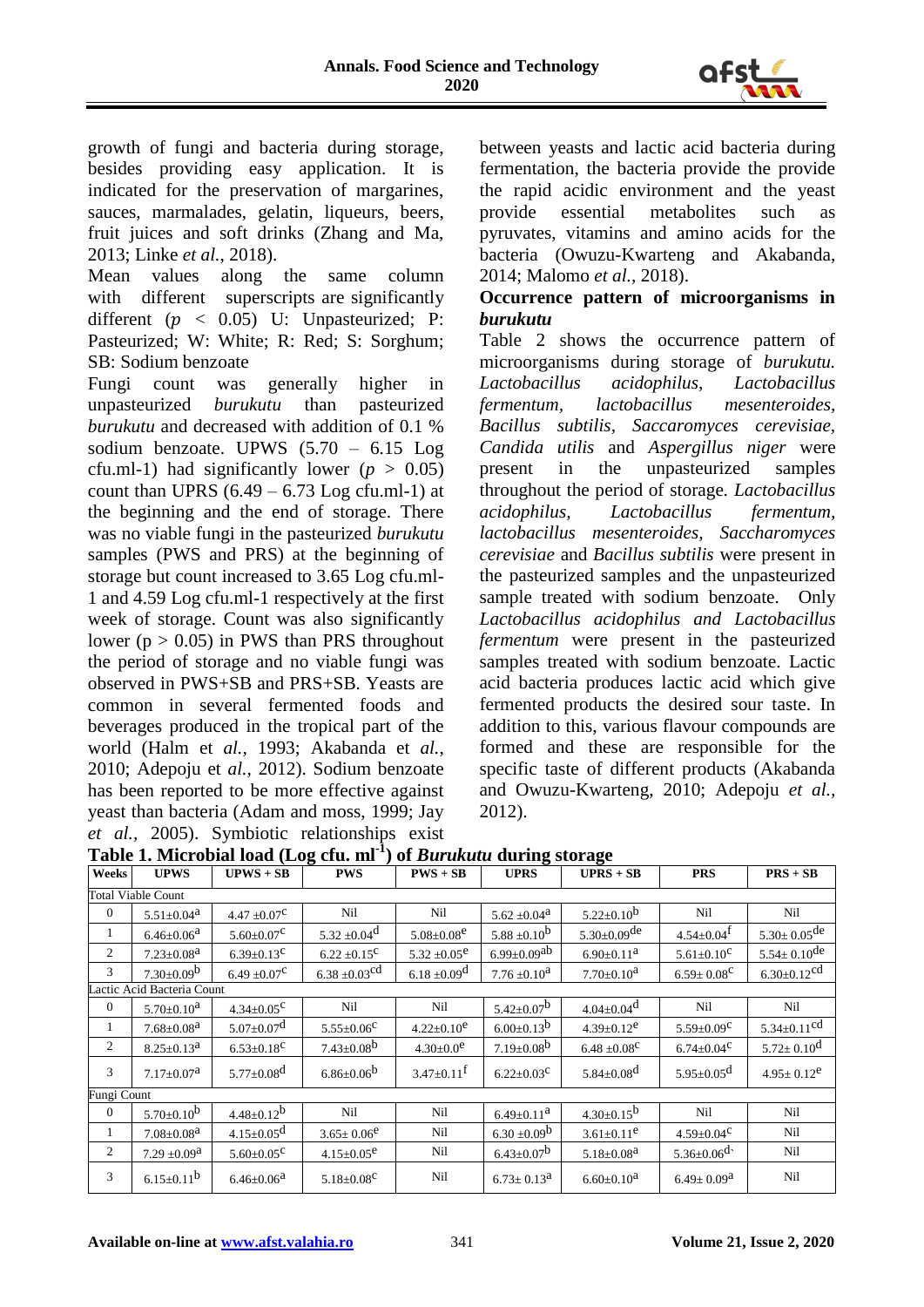

*Lactobacillus fermentum* had the highest occurrence of 29.5%, followed by occurrence of 29.5%, followed by *Saccharomyces cerevisiae* (24.4%), *Lactobacillus acidophilus* (20.3%), *Leuconostoc mesenteroides* (9.5%) and *Bacillus subtilis*  (8.8%), *Candida utilis* (5.5%) and *Aspergillus niger* (2%). *L. fermentum* has been identified as the dominant organism at the end of several natural lactic acid fermentations probably due to its acid tolerance and superior ability to utilize the substrate including dextrins (Mugula *et al*., 2003; Adepoju *et al*., 2012).

Leuconostocs has been isolated from wine at the various production stage (De Vos *et al.,*  2014). Bacillus species are known to have roles in the postharvest processing and flavor development, in the production of several traditional fermented foods based on leaves and seeds often dominated by *Bacillus subtilis* (Beaumont, 2002; Sarkar *et al*., 2002; De Vos *et al.,* 2014).

| <b>Sample</b> | <b>Microorganisms</b>     | Week 0                   | Week 1             | Week 2             | Week 3             | Week 4             |
|---------------|---------------------------|--------------------------|--------------------|--------------------|--------------------|--------------------|
| <b>UPWS</b>   | Leuconostoc mesenteroides | $^{+}$                   |                    |                    |                    |                    |
|               | Lactobacillus fermentum   | $\hspace{0.1mm} +$       | $^+$               | $\hspace{0.1mm} +$ | $^{+}$             | $^{+}$             |
|               | Lactobacillus acidophilus | $^+$                     | $^{+}$             | $^{+}$             | $^{+}$             | $^{+}$             |
|               | <b>Bacillus</b> subtilis  | $^+$                     | $\, +$             | $\, +$             | $\, +$             | $^{+}$             |
|               | Saccharomyces cerevisiae  |                          | $\overline{+}$     | $^{+}$             | $^{+}$             | $^{+}$             |
|               | Candida utilis            |                          | $\hspace{0.1mm} +$ | $\hspace{0.1mm} +$ | $\hspace{0.1mm} +$ | $\hspace{0.1mm} +$ |
|               | Aspergillus niger         |                          |                    | $^{+}$             | $^{+}$             | $^{+}$             |
| $UPWS + SB$   | Leuconostoc mesenteroides | $^{+}$                   | ÷                  |                    |                    |                    |
|               | Lactobacillus fermentum   | $^{+}$                   | $^{+}$             | $^{+}$             | $^{+}$             | $^{+}$             |
|               | Lactobacillus acidophilus | $^+$                     | $^{+}$             | $^{+}$             | $^{+}$             | $\overline{+}$     |
|               | <b>Bacillus</b> subtilis  |                          |                    |                    | $^{+}$             | $^{+}$             |
|               | Saccharomyces cerevisiae  |                          |                    |                    | $\hspace{0.1mm} +$ | $^{+}$             |
|               | Candida utilis            |                          |                    |                    |                    | $+$                |
| <b>PWS</b>    | Lactobacillus fermentum   |                          | $^{+}$             | $^{+}$             | $^{+}$             | $\ddot{}$          |
|               | Lactobacillus acidophilus |                          | $^{+}$             | $^{+}$             | $^{+}$             | $^{+}$             |
|               | <b>Bacillus</b> subtilis  |                          |                    |                    | $\hspace{0.1mm} +$ | $^{+}$             |
|               | Saccharomyces cerevisiae  |                          |                    | $^{+}$             | $^{+}$             | $+$                |
|               | Candida utilis            |                          |                    |                    | $^{+}$             | $^{+}$             |
| $PWS + SB$    | Lactobacillus fermentum   |                          |                    | $\ddot{}$          | $^{+}$             | $\ddot{}$          |
|               | Lactobacillus acidophilus | $\overline{\phantom{a}}$ | $^{+}$             | $^{+}$             | $^{+}$             | $^{+}$             |
| <b>UPRS</b>   | Leuconostoc mesenteroides | $+$                      |                    | ÷.                 | ÷.                 | ÷.                 |
|               | Lactobacillus fermentum   | $^+$                     | $^{+}$             | $^{+}$             | $^{+}$             | $^{+}$             |
|               | Lactobacillus acidophilus |                          | $^{+}$             | $^{+}$             | $\ddot{}$          | $^{+}$             |
|               | <b>Bacillus</b> subtilis  |                          |                    |                    | $^{+}$             | $^{+}$             |
|               | Saccharomyces cerevisiae  |                          |                    |                    | $^{+}$             | $^{+}$             |
|               | Candida utilis            |                          |                    |                    |                    | $^{+}$             |
|               | Aspergillus niger         |                          | $^{+}$             | $^{+}$             | $^{+}$             | $^{+}$             |
| $UPRS + SB$   | Leuconostoc mesenteroides | $^{+}$                   |                    |                    |                    |                    |
|               | Lactobacillus fermentum   | $^{+}$                   | $^{+}$             | $^{+}$             | $^{+}$             | $^{+}$             |
|               | Lactobacillus acidophilus | $^{+}$                   | $\, +$             | $^+$               | $^+$               | $^{+}$             |
|               | <b>Bacillus</b> subtilis  |                          |                    |                    | $^{+}$             | $^{+}$             |
|               | Saccharomyces cerevisiae  |                          |                    |                    | $^{+}$             | $^{+}$             |
|               | Candida utilis            |                          |                    |                    |                    | $^{+}$             |
| <b>PRS</b>    | Lactobacillus fermentum   |                          | $^{+}$             | $^{+}$             | $^{+}$             | $+$                |
|               | Lactobacillus acidophilus |                          | $^{+}$             | $^{+}$             | $^{+}$             | $^{+}$             |
|               | <b>Bacillus</b> subtilis  |                          |                    |                    | $^{+}$             | $\overline{+}$     |
|               | Saccharomyces cerevisiae  |                          |                    | $^{+}$             | $^{+}$             | $^{+}$             |
|               | Candida utilis            |                          |                    | $^{+}$             | $^{+}$             | $^{+}$             |
| $PRS + SB$    | Lactobacillus fermentum   |                          | L,                 | $^{+}$             | $^{+}$             | $+$                |
|               | Lactobacillus acidophilus |                          | $^{+}$             | $^{+}$             | $^{+}$             | $^{+}$             |
|               | $\cdot$<br>$\ddotsc$      |                          |                    |                    |                    |                    |

**Table 2 Occurrence pattern of identified microorganisms**

-: negative; + :positive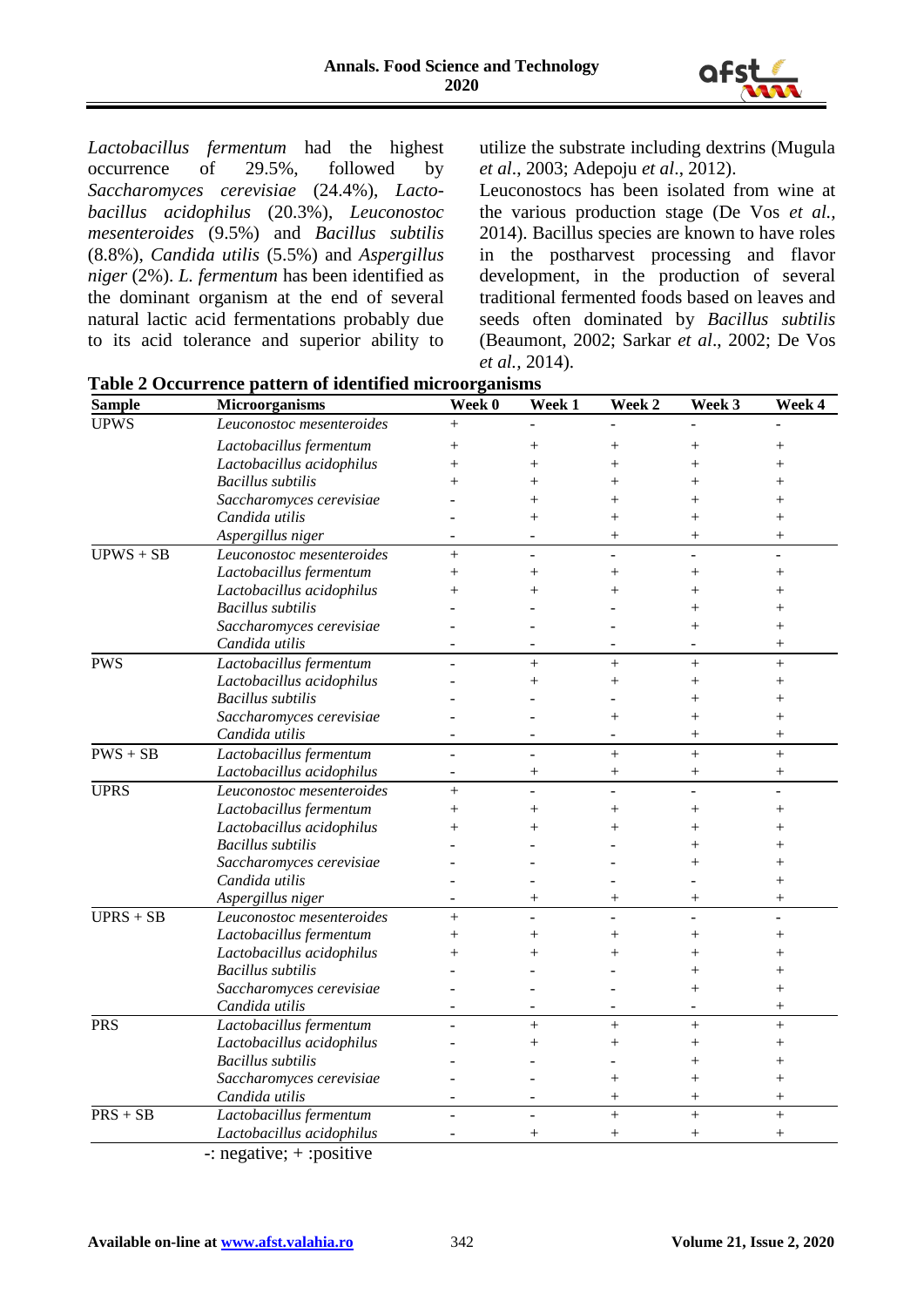

*Saccharomyces cerevisiae* is the yeast responsible for the production of ethanol which gives distinctive taste to *burukutu*. It was the dominant yeast during storage of *burukutu* and had been reported to be the most encountered yeast in fermented beverages and food based vegetables (Adam and Moss,1999). Achi (2005) and Atter (2014) also isolated *Saccharomyces cerevisiae* and *Lactobacillus fermentum* from *burukutu*. *Saccharomyces cerevisiae* has been identified as dominant yeast in *burukutu* production (Achi, 2005; Adewara and Ogunbanwo, 2013; Atter, 2014). *Candida utilis* was also isolated from *burukutu*  (Adewara and Ogunbanwo, 2013). It was observed that no disease causing organism was isolated throughout the period of storage. Thus, safe *burukutu* could be produced under hygienic condition from both the white and red sorghum.

### **pH and titratable acidity of** *burukutu* **during storage**

The pH of *burukutu* during the period of storage is shown in Fig. 1. There was a general decrease in the pH of *burukutu* after three weeks of storage. It was higher in *burukutu*  samples treated with sodium benzoate  $(3 -$ 4.32) than *burukutu* without sodium benzoate  $(2.72 - 3.83)$ . UPRS + SB  $(3.63)$  had the highest pH while UPWS (3.25) had the lowest at the beginning of storage. At the end of storage, the pH was highest in  $PWS + SB$ (3.40) and lowest in PRS (2.87). The lowest decrease in pH from week zero (3.49) to week three  $(340)$  was also observed in PWS + SB. Atter et al. (2017) also reported a decrease in pH and increase in titratable acidity of *burukutu*. Similar result was also obtained by Ogbo and Igwillo (2018) during storage of *burukutu*.



U: Unpasteurised; P: Pasteurised; W: White; R: Red; S: Sorghum; SB: Sodium Benzoate

**Figure 1** Changes in pH during storage of *burukutu*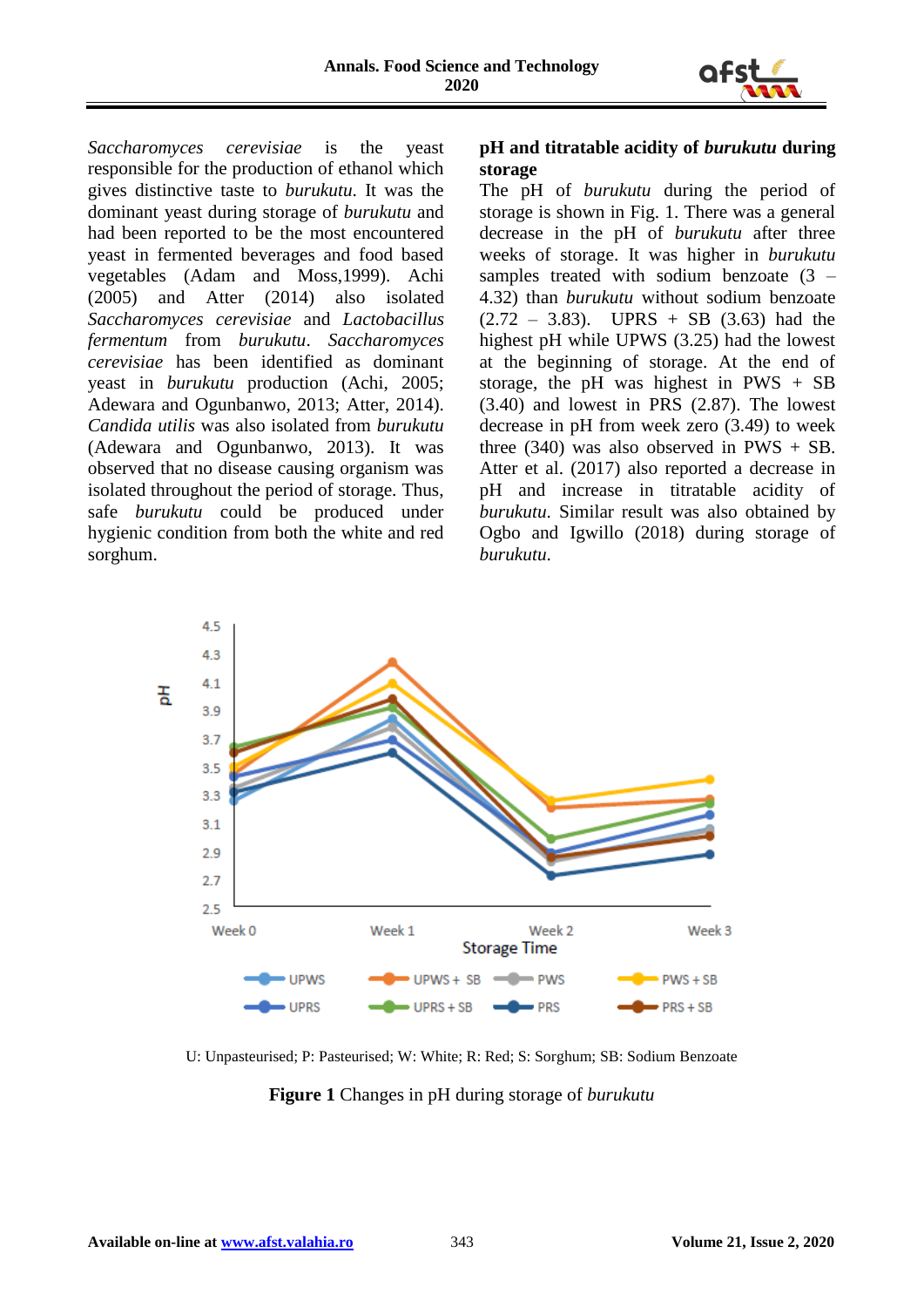



U: Unpasteurised; P: Pasteurised; W: White; R: Red; S: Sorghum; SB: Sodium Benzoate

**Figure 2** Changes in titratable acidity during storage of *burukutu*

The titratable acidity during storage of *burukutu* is shown in Fig. 2. It was lower in *burukutu* samples produced from red sorghum  $(0.78 - 1.12 \%)$  than the white sorghum  $(0.95 - 1.12 \%)$ 1.39 %) at week zero. The result showed that as the pH increased, the titratable acidity decreased. Increase in titratable acidity has been attributed to production of organic acids by fermenting microorganisms (Owusu-Kwarteng and Akabanda, 2010; Adepoju *et al*., 2016). Adebayo *et al.* (2010) and Adepoju *et al.* (2012) also reported the production of acid from sugar by various metabolic microorganisms such as lactic acid bacteria, acetic and butyric acid bacteria.

#### **Sensory evaluation**

The result of sensory evaluation of *burukutu* is presented in Table 3. *Burukutu* produced from white sorghum generally had higher score than *burukutu* produced from red sorghum. The colour of *burukutu* produced from white sorghum  $(6.0 - 7.2)$  were scored higher than *burukutu* from red sorghum  $(5.5 - 6.3)$ . The

UPWS  $+$  SB had the highest score (7.2) for colour while UPRS had the lowest (5.5). The flavour, taste and general acceptability of *burukutu* produced from white sorghum was significantly higher  $(p < 0.05)$  than those produced from the red variety. UPWS had the highest score for taste, and general acceptability while UPWS+ SB had the highest score for flavour  $(7.1)$  and colour  $(7.2)$ . PRS + SB had the lowest score for flavor and general acceptability. The flavour, taste and general acceptability of *burukutu* produced from white sorghum was significantly higher  $(p < 0.05)$ than those produced from the red variety. This result thus showed that *burukutu* with better organoleptic quality can be produced from white variety of sorghum.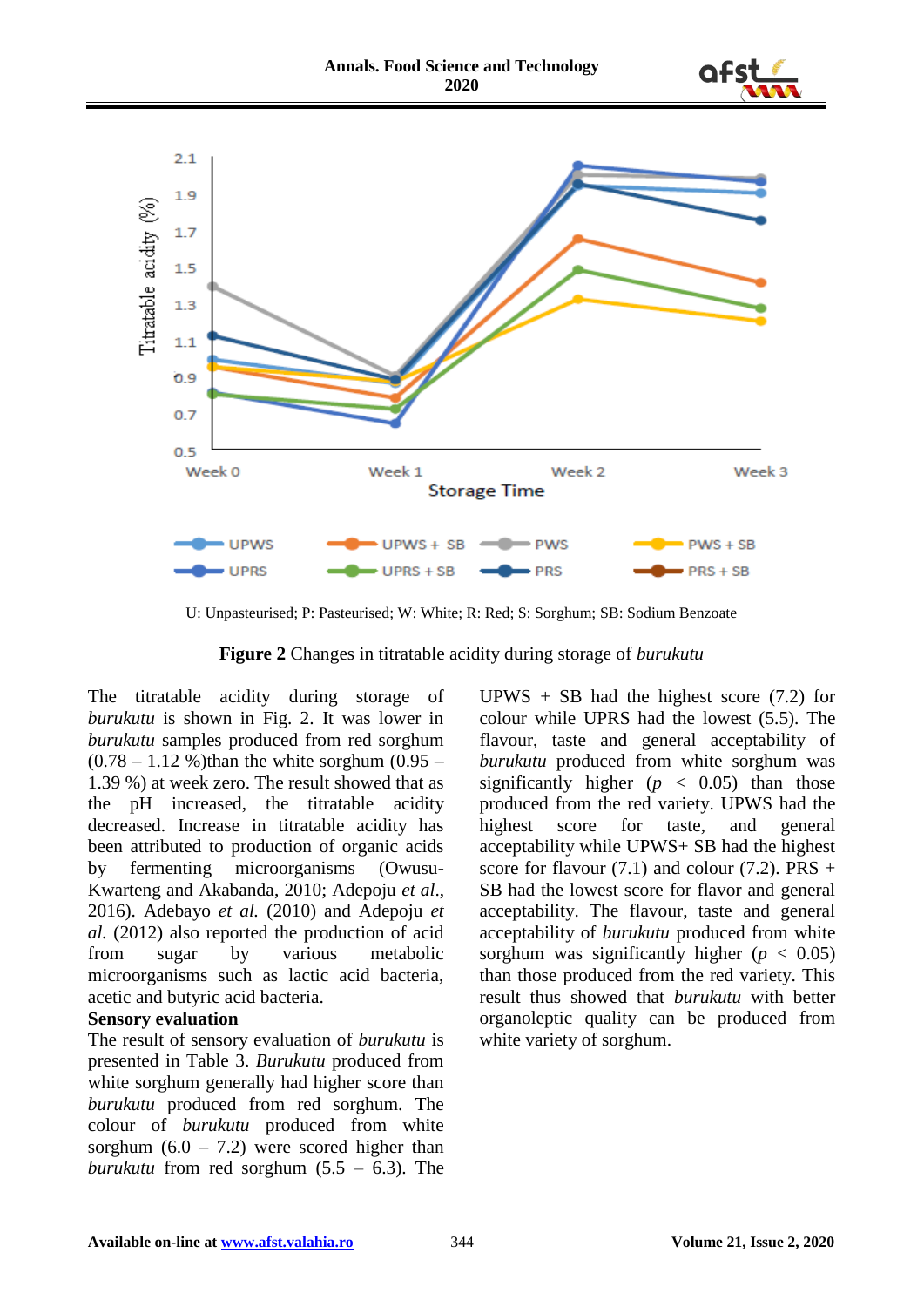

| <b>Samples</b> | <b>Colour</b>                | <b>Flavour</b>               | <b>Taste</b>           | <b>General Acceptability</b> |
|----------------|------------------------------|------------------------------|------------------------|------------------------------|
| <b>UPWS</b>    | $6.7 \pm 1.34^{\rm a}$       | $7.0 \pm 1.33^{\text{a}}$    | $7.5 \pm 1.18^{\rm a}$ | $7.2 \pm 0.92^{\rm a}$       |
| $UPWS + SB$    | $7.2 \pm 0.92^{\mathrm{a}}$  | $7.1 \pm 0.88^{\rm a}$       | $7.0 \pm 1.16^{\rm a}$ | $6.8 \pm 1.03^{\text{a}}$    |
| <b>PWS</b>     | $6.0 \pm 2.31^{\text{a}}$    | $7.0 \pm 1.05^{\text{a}}$    | $6.7 \pm 1.49^{\rm a}$ | $6.9 \pm 1.29^{\rm a}$       |
| $PWS + SB$     | $6.3 \pm 1.70^{\rm a}$       | $5.9 \pm 1.37$ <sup>ab</sup> | $5.9 \pm 1.66^{\rm a}$ | $6.3 \pm 1.57^{\rm a}$       |
| <b>UPRS</b>    | $5.5 \pm 2.72^{\rm a}$       | $4.7 \pm 2.36$ <sup>bc</sup> | $3.1 \pm 1.79^{\rm b}$ | $3.9 \pm 1.91^b$             |
| $UPRS + SB$    | $6.2 \pm 2.53^{\circ}$       | $4.9 \pm 1.85^{\circ}$       | $3.5 \pm 1.84^b$       | $4.2 \pm 2.10^{\rm b}$       |
| <b>PRS</b>     | $6.3 \pm 2.67$ <sup>a.</sup> | $4.2 \pm 2.10^{\circ}$       | $3.5 \pm 1.84^b$       | $3.8 \pm 1.75^{\rm b}$       |
| $PRS + SB$     | $5.9 \pm 2.77^{\rm a}$       | $3.7 \pm 2.26^{\circ}$       | $3.3 \pm 2.16^{\rm b}$ | $3.6 \pm 2.37^b$             |

#### **Table 3 Mean sensory score of** *burukutu*

Mean values along the same row with different superscripts are significantly different ( $p < 0.05$ )

#### **CONCLUSION**

Pasteurization and the use of 0.1% sodium benzoate reduced the microbial load and totally eliminated yeast growth in *burukutu* during storage. *Lactobacillus acidophilus, Lactobacillus fermentum, Lactobacillus mesenteroides, Bacillus subtilis, Saccaromyces cerevisiae, Candida utilis and* Aspergillus *niger were* isolated. Pasteurized *burukutu*  produced from white sorghum plus sodium benzoate had the lowest microbial count. All microorganisms isolated from the samples during storage were not harmful. Thus, production of wholesome *burukutu* can be achieved using aseptic method. Sensory evaluation showed that *burukutu* samples produced from white sorghum was more preferred to the *burukutu* produce from the red variety. Thus, this research advanced the use of white sorghum variety in the production of *burukutu* and extended the shelf life of *burukutu* produced from both white and red variety of sorghum.

#### **REFERENCES**

- [1] Adam, M. R. and Moss, M. O. ( 1999). Food Microbiology. Cambridge: Royal Society of Chemistry.
- [2] [Adebayo-Oyetoro,](http://www.hindawi.com/89374057/) A. O., [Oyewole, O](http://www.hindawi.com/91764536/). B., [Obadina](http://www.hindawi.com/58137859/), A. O. and [Omemu,](http://www.hindawi.com/87397494/) M. A. (2013). Microbiological Safety Assessment of Fermented Cassava Flour "Lafun" Available in Ogun and Oyo States of Nigeria. *International Journal of Food Science*, 2013:1-5.
- [3] Adewara, A. O. and Ogunbanwo S. T. (2013). Effects of Processing Variables on the Production of '*Burukutu*', A Nigerian Fermented Beverage. *Nature and Science,* 11(1): 16 – 28
- [4] Adepoju, A. A., Abiose, S. H. and Adeniran, H. A. (2012). Effect of Some Preservation Techniques on the Microbiological Characteristics of *Fura de Nunu* during Storage*. Ife Journal of Technology,*  21(2): 30- 37.
- [5] Adepoju, A. A., Abiose S. H. and Adeniran, H. A. (2016). Effect of pasteurization and selected chemical preservatives on *Fura de nunu* during storage. *African Journal of Food Science and Technology,* 7(8): 178-185
- [6] Akabanda, F., Glover, R. L. K., Owusu-Kwarteng, J. and Tano-Debrah, K. (2010). Microbiological characteristics of fermented milk product, "Nunu". *Nature and Science,* 8(9): 178-187.
- [7] Akanidomo, J. I., Adebola, V. A., Zubairu D., Haruna K. and Ochiyna, O*.* ( 2005). 'The contexts of alcohol consumption by men and women in Nigeria'. In Obot, I. S. and Robin, R. (Eds). Alcohol, Gender and Drinking Problems. Switzerland: WHO Press.
- [8] AOAC. (2005): Offficial Method of Analysis. Association of Official Analytical Chemist. Washington D. C, U. S. A.
- [9] Atter, A., Obiri-Danso, K. and Amoa-Awua, W. K. ( 2014). Microbiological and chemical processes associated with the production of *burukutu* a traditional beer in Ghana. *International Food Research Journal,* 21(5): 1769-1776.
- [10]Atter, A., Obiri-Danso, K. and Amoa-Awua, W. K. (2017). Effect of fermentation on the chemical quality of *burukutu* a traditional beer in Ghana. Annals. *Food Science and Technology,* 8(3): 349- 454
- [11]Beaumont, M. (2002). Flavouring composition prepared by fermentation with Bacillus spp. *International Journal of Food Microbiology,* 75: 189–196.
- [12]Chikodili G.A., Franklin C. N., Onyedika I. O., Chinyere C. E., Chinedu C. O., Kingsley C. A. and Etim J. A. ( 2015). European Journal of Experimental Biology 5(8): 18-22
- [13]Dewar, J. and Taylor, J. R. N. 1999. 'Beverages from Sorghum and Millet'. In Robinson, R.K.,